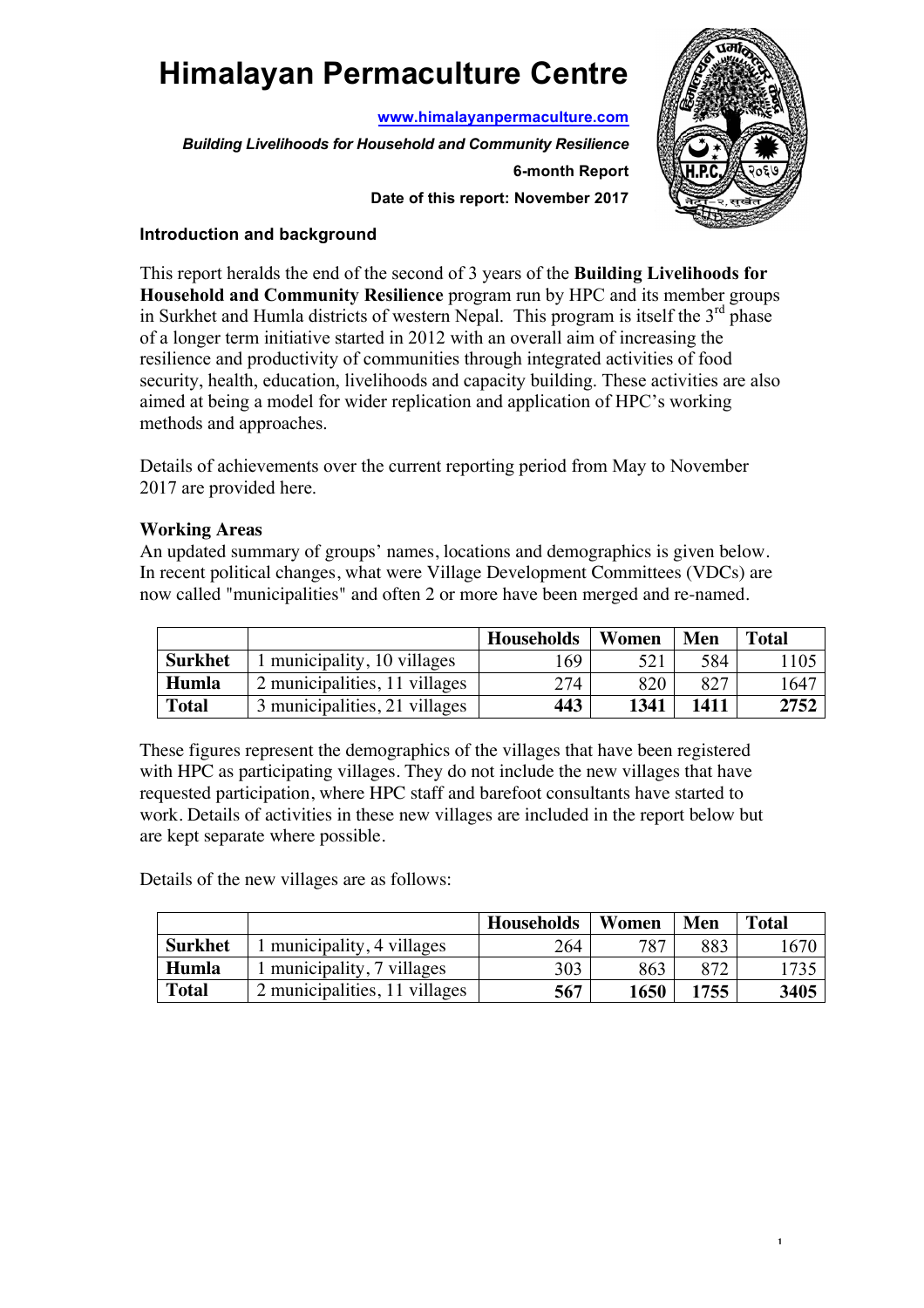#### **ACTIVITIES**

While the monsoon has been "reasonable" this year and most farmers report crops are "average", the main problems at present are difficulties in overcoming the backlog of activities from the past 2 years that started with the Indian blockade and then the SWC registration difficulties that have been reported previously. These are slowly being overcome but there is still an under-spend of budget and some activities that are still delayed. In some cases reliance on external factors have been a problem, e.g. failure of the agricultural machinery division to deliver the millet thresher and dehuller. The political election system has caused frequent restrictions and distractions: for several months HPC was prevented from operating any health camps (in case they were used for political ends!) and the instability caused by this is still present as the nation goes through a new and unfamiliar voting system of municipalities and regions. It seems there have been on-going elections lasting for months and the populace is clearly distracted by this. Hopefully the final round of elections are due to be held in early December.

## **1. FOOD SECURITY PROGRAM**

## **1.1 Resource Centers**

The Resource Centres (RCs) have been the first systematic establishment of demonstration and training facilities, and are regarded as the heart of HPC activities in its working areas. HPC is operating its own resource centres in Surkhet and Humla, and is working with a partner, Sunrise Farm in Kathmandu as a third RC which has demonstration and facilities as well as a particular function of providing a contact station in the capital Kathmandu.

#### **RC production – Surkhet**

For the first time rice has been grown at HPC's Baragaun RC, using an upland variety from Humla with traditional and SRI growing techniques. Research with other new vegetables such as ground apple has also been started. The RC has also started experimenting with urine collection & use having constructed a simple collection tank from the male urinal. The flexi-biogas installed in December 2016 is providing around 15% of fuel needs. Other newly demonstrated technologies include the cold store and a solar dryer which add to the existing demonstrations including stoves, kitchen gardens, fruit tree and agro-forestry systems, arable crops, greenhouse, composting, and various plant nurseries for vegetables, medicinal and culinary herbs, fruit trees and multipurpose trees and shrubs.

Meanwhile, over the past 6 months the farm has produced over **220kg of vegetables and grains**, **252 kg of fodder** and **52 kg of firewood**. It has planted 14 new fruit trees and 673 multi-purpose trees and shrubs, has 38 grafted fruit trees ready for distribution and 700 rootstock ready for grafting this winter.

Aside from all the farmers' trainings and meetings held at the RC, it has received 30 visitors, 22 from Nepali government and non-government institutions and 8 foreign visitors.

#### **RC production – Humla**

Humla RC comprises 7 small farms (total area of 2Ha) in Dapka village. Since May a total of **1094kg of vegetables** have been produced including garlic (350kg), pumpkin (202kg), potato (200kg), with other crops including cucumber, aubergine, tomato, comfrey, cabbage, cauliflower, coriander, lettuce, carrot, Swiss chard, radish, rhubarb,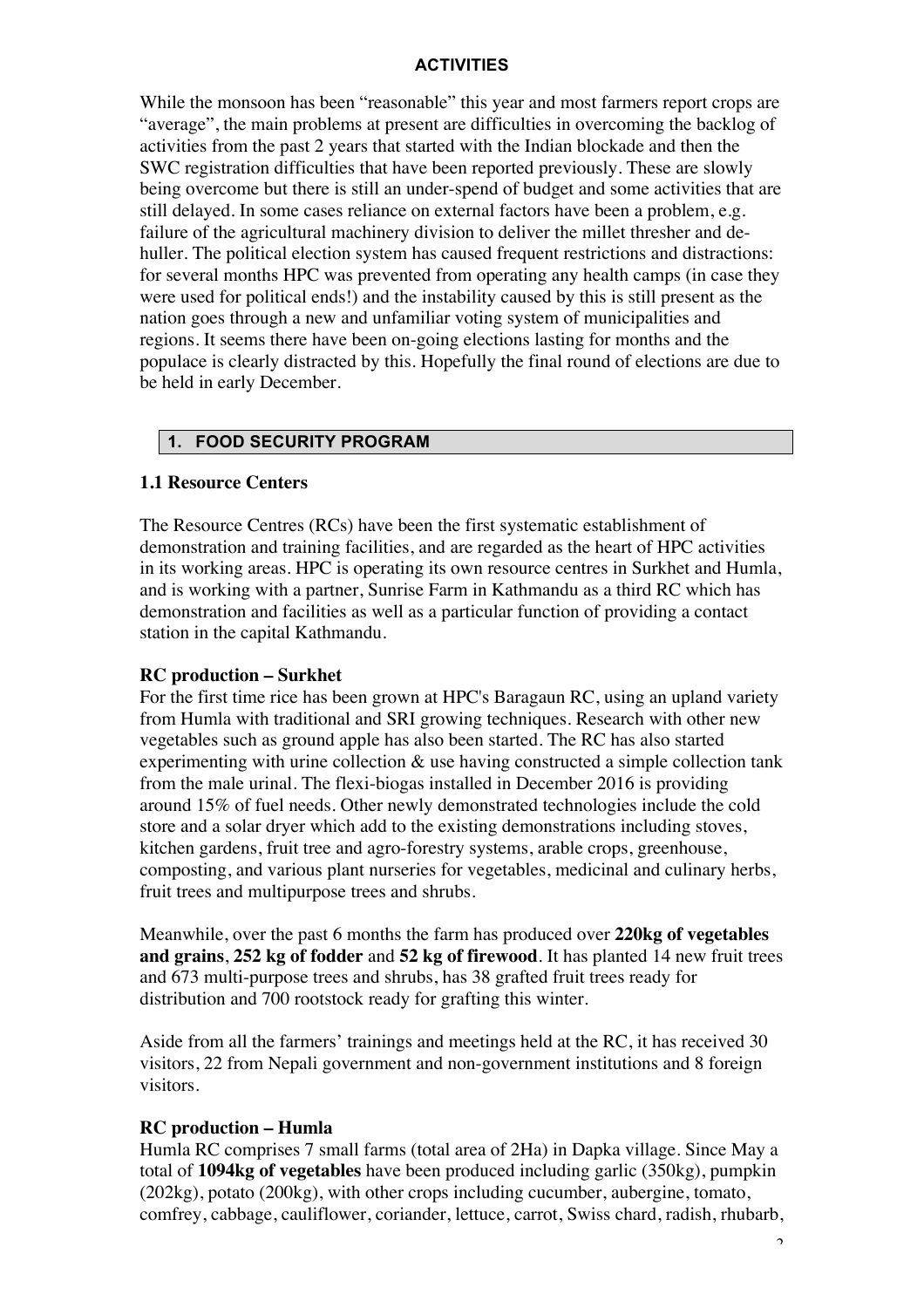Daubenton kale, taro and chilli. In addition, 76 new seedlings have been planted at the RC including strawberry and ground apple, and 33 medicinal plants such as mint, wild asparagus and aloe vera planted. Finally, a massive **2200kg of fruit** has been harvested mainly from plum (900kg), peach (700kg) and apple (500kg) and smaller amounts of pear, walnut, almond, hazelnut and damson. More than can be eaten or stored, some has been sold, juiced, dried, brewed, fed to livestock or gone to feed the hornets that proliferate at the time of year. Or simply rotted back into the soil where it originated.

# **Sunrise Farm**

Sunrise Farm is a tiny plot that has functioned as a permaculture demonstration and training centre in Kathmandu since 1991. Due to encroachment of the city and selling of plots rented by the original farm, it now covers just 0.25 acres, but is still thriving as a centre of permaculture networking in the capital, and is the only organic farm within the city limits. Over the past 6 months the farm has produced 50 kg fruit, 25kg vegetables, 900 litres of milk and 900 chicken and duck eggs. As well as 15 Nepali visitors, it has also hosted 132 foreign visitors/volunteers (from WWOOF, Helpex and WorkAway) from all habitable continents. Some of these have gone on to visit HPC's centre in Surkhet.

# **1.2 Farmers' demonstrations**

HPC supplies various basic tools to farmers' groups enabling them to implement activities in their villages. These include grafting knives, secateurs, irrigation pipe, sprinklers and plastic for hot beds and small polytunnels.

As a result of demonstrations at the RCs and in farmers' fields, and various training opportunities at the RCs and in situ in the villages (see below 1.3), groups are involved in implementing various types of practical work in their houses and fields to increase household self-reliance. A summary of all practical work carried out in the groups from May to October is as follows:

|                | <b>Practical Activities May-Oct 2017</b> | Humla          | <b>Surkhet</b>   | <b>Total</b>   |
|----------------|------------------------------------------|----------------|------------------|----------------|
|                | No: households implementing              | 577            | 264              | 841            |
| 1              | House hygiene                            | 536            | 257              | 793            |
| $\overline{2}$ | Stove                                    | 412            | 11               | 423            |
| 3              | Toilet                                   | 255            | 5                | 260            |
| $\overline{4}$ | Grinder                                  | 480            | 261              | 741            |
| 5              | Water pot                                | 464            | 233              | 697            |
| 6              | Hay box                                  | 24             | 5                | 29             |
| 7              | Sweepings                                | 276            | 83               | 359            |
| 8              | Waste water management                   | 368            | 57               | 425            |
| 9              | Plate/pot rack                           | 221            | 102              | 323            |
| 10             | Compost                                  | 37             | 141              | 178            |
| 11             | Fodder trough                            | 11             | 5                | 16             |
| 12             | Salt lick                                | 29             | 42               | 71             |
| 13             | Kitchen garden/vegetables                | 463            | 253              | 716            |
| 14             | Mulching                                 | 3              | 27               | 30             |
| 15             | Liquid manure                            | 24             | 66               | 90             |
| 16             | hot bed                                  | $\overline{2}$ | $\boldsymbol{0}$ | $\overline{2}$ |
| 17             | Leaf pots                                | 43             | $\boldsymbol{0}$ | 43             |

# **Farmers making integrated demonstrations**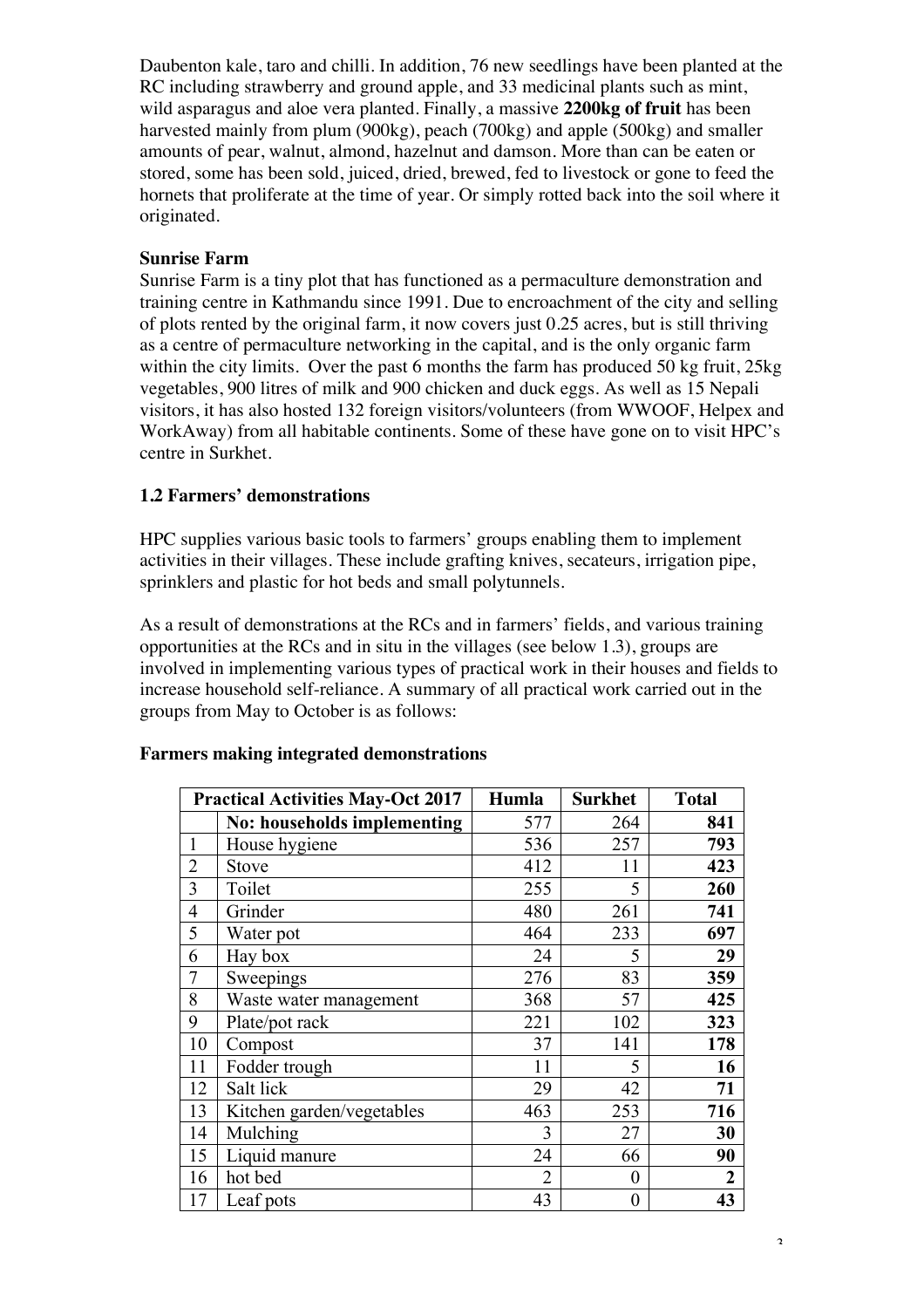| 18 | Home nursery           | 485              | 8                | 493              |
|----|------------------------|------------------|------------------|------------------|
| 19 | Fruit nursery          | 118              | 53               | 171              |
| 20 | Air nursery            | 3                | 21               | 24               |
| 21 | Off season onions      | 53               | $\overline{4}$   | 57               |
| 22 | Grafting               | 97               | $\overline{0}$   | 97               |
| 23 | <b>Budding</b>         | 45               | $\overline{4}$   | 49               |
| 24 | Top grafting           | 67               | $\overline{0}$   | 67               |
| 25 | Air layering           | 12               | 12               | 24               |
| 26 | Pot irrigation         | 22               | $\overline{4}$   | 26               |
| 27 | Orchard                | 86               | 24               | 110              |
| 28 | Agro-forestry          | 16               | 13               | 29               |
| 29 | <b>SRI</b>             | 59               | 57               | 116              |
| 30 | Green manures          | 21               | 15               | 36               |
| 31 | No till                | $\boldsymbol{0}$ | $\boldsymbol{0}$ | $\boldsymbol{0}$ |
| 32 | Bamboo cuttings        | $\overline{0}$   | $\overline{2}$   | $\overline{2}$   |
| 33 | Improved plough        | 26               | 76               | 102              |
| 34 | Fruit tree Pruning     | 3                | 82               | 85               |
| 35 | Greenhouse             | 9                | $\overline{0}$   | 9                |
| 36 | Biomas compost         | 8                | 37               | 45               |
| 37 | Double digging         | $\overline{0}$   | 31               | 31               |
| 38 | Urine collection & use | 13               | 21               | 34               |
| 39 | Seed production        | 18               | 142              | 160              |
| 40 | Fruit tree planting    | 38               | 195              | 233              |
| 41 | Making jam/juice       | 22               | $\boldsymbol{0}$ | 22               |
| 42 | Solar dryer            | 8                | 1                | 9                |

Most of these activities are illustrated in the **Farmers' Handbook**, a key training tool used by HPC. New additions to this year's techniques are juice/jam making and trials of solar dryers (see below).

#### **Demonstration farms**

The rice growing season of 2017 was characterised in Surkhet by a drought towards the end of the season, when no rain fell for a whole month during the normally wet month of August, when rice would be forming grain heads. Large areas of rice were left unmanaged as farmers gave up on crop expectations, while many farmers observed the flourishing fields of some of HPC's demonstration farmers that had been using organic techniques, liquid manure, SRI, agro-forestry, etc. This increased resilience against drought is largely the result of (a) higher organic matter content enabling more moisture to be stored in the soil and (b) shade and wind protection of trees, and more ground cover from mulch and cover crops (green manures) reducing soil moisture loss in alley-cropping systems.

# **Fruit and multi-purpose tree production and planting**

The summer season sees techniques such as budding and air layering used for fruit tree propagation. In Humla a total of **195 plants** have been budded in nurseries, mainly plum and peach. A further **15 plants** have been air-layered. In total of **248 fruit and multi-purpose trees, bushes and shrubs** have been planted by group members over the monsoon, including pomegranate, orange, lemon, ground apple, grapefruit, lemon grass, comfrey and bakaino. A further **238 plants** have been sold/distributed outside of the area.

Also in Humla nurseries, a total of **1667 grafted/budded fruit trees** (apple, walnut, almond, pear, plum, apricot and peach) are ready for winter planting and distribution,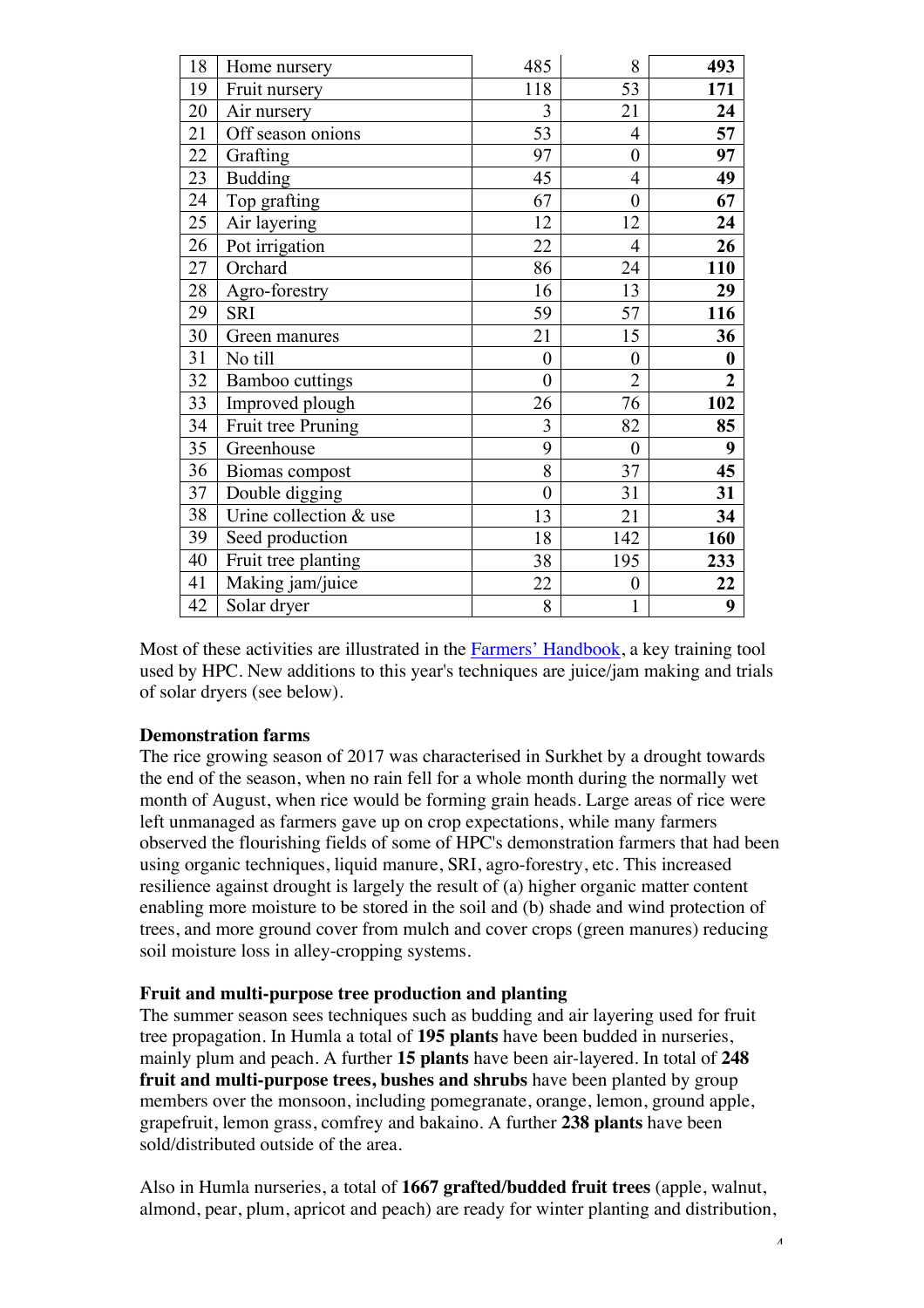with over **15,000 root stock** of wild varieties of apple, peach, walnut and pear ready for grafting.

The result of continued fruit planting over the past 15 years of interventions in the Humla communities has resulted in the documented production of nearly **6800kg** of fruit by the 11 groups this Autumn. Of this, 95% came from apples, plum and peach and the remainder from pear, walnut, apricot, strawberry, almond, damson, Asian pepper, hazelnut and raspberry. This is why HPC is now testing different technologies for processing the fruit with drying, jam and juice making and cold storage. Beyond this, the carriage and marketing of such produce will be the next important issue to address.

In Surkhet farmers have excelled in fruit and multi-purpose tree and shrub planting over the monsoon planting season. Over **16,000 trees** and shrubs have been planted comprising **43 different species.** Of these, Napier grass, lemon grass and mulberry account for over 12,000 plants. In terms of **fruit trees and shrubs, over 10,700** have been planted comprising **35 different species**, of which cardamom accounts for over 8000, and the next nearest being lemon at over 600.

# **SRI Rice Farming**

More farmers are gradually becoming aware of this innovative technique of rice cultivation, which uses less water and seed than conventional rice growing, and planting younger seedlings at wider spacing. In Humla **59 farmers** are experimenting on small plots varying from  $1m^2$  to  $1100m^2$ . Of these, 50 were trained by HPC and a further 9 have learned from them. In Surkhet, **58 farmers** are implementing SRI, giving this season the highest number of practicing SRI farmers to date, and at **7.6Ha** the largest area yet under SRI production. This may not sound much under western standards but for a radically different technique that involves risk to production to try out, and with small land areas – often belonging to subsistence farmers (average land holding area under 0.4 Ha), it's a huge step.

Meanwhile, the **world altitude record for SRI** has been broken in Humla by HPC technician Mr Rage B.K. with a successful plot at around **2550m** altitude. The previous record, also in Humla, was held by HPC technician Hangse Buddha.

#### **Community Funds**

Groups in Surkhet and Humla continue to self-manage and grow their micro-credit funds, providing loans to group members for various purposes such as paying for school fees, food security, health services and starting local businesses. This reporting period's audit is summarised below:

|              | Loans given | <b>Expenses</b> | Cash    | <b>Total NRs</b> | <b>GB</b> £ |
|--------------|-------------|-----------------|---------|------------------|-------------|
| Humla        | 74,283      | 22,603          | 136,100 | 232,986          | £1700       |
| Surkhet      | 1, 191, 595 | 150,746         | 36,420  | 1,378,761        | £10138      |
| <b>Total</b> | 1,265,878   | 173,349         | 172.520 | 1,611,747        | ££11838.00  |

#### **1.3 Farmers' Training**

Several types of farmers' training have continued over the summer, including residential 5-day integrated trainings, shorter mobile trainings in livestock health, women's health (see below 2.1), and a plethora of short technical trainings running from 1 hour to a day. Trainings are now delivered by both HPC staff and barefoot consultants.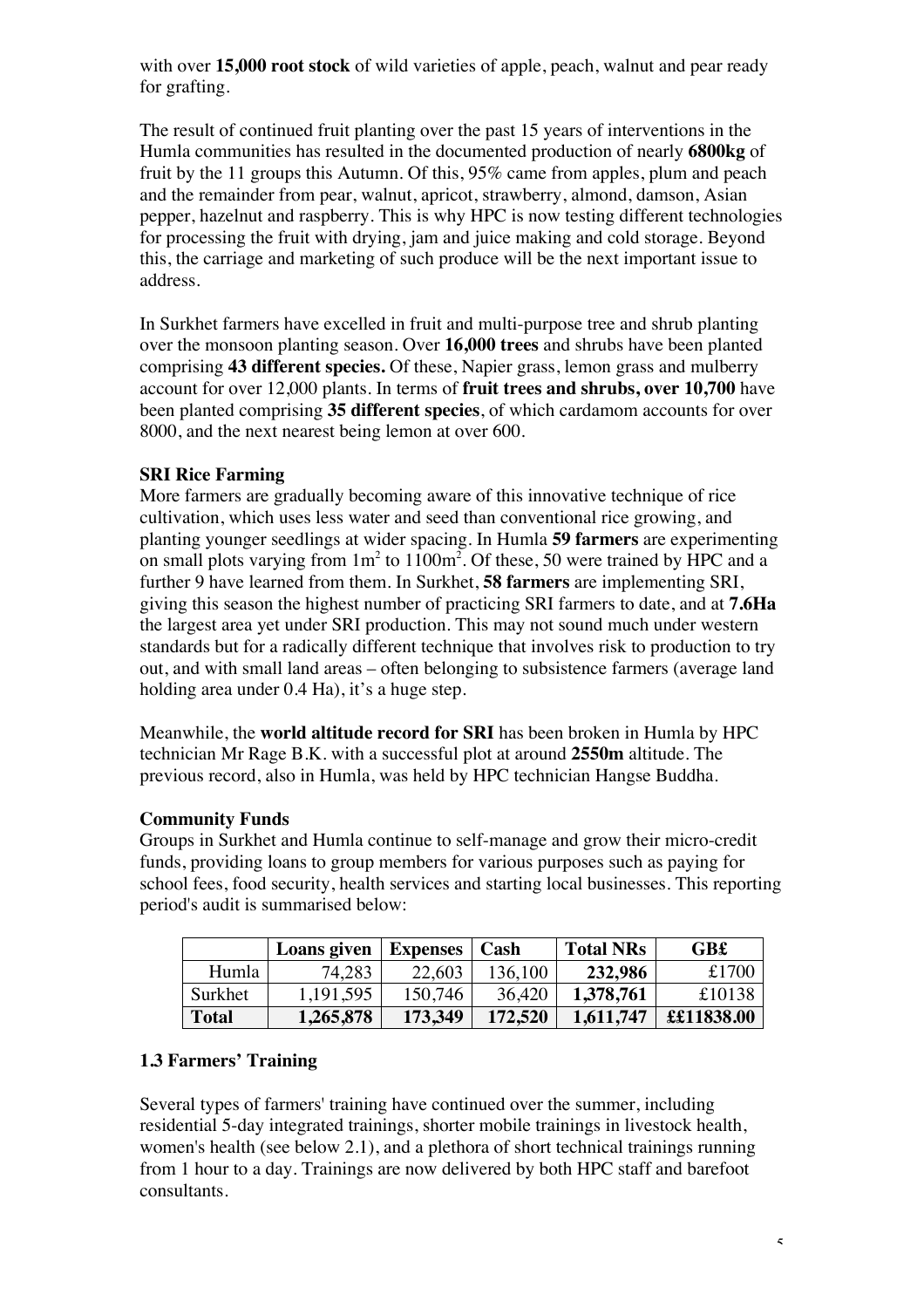Over the past 6 months HPC has started to introduce adaptations of existing trainings as per the request of village groups and opportunities presented. Examples are cooking, blacksmiths' and cardamom training. This process will increase in the third and final year of this program.

|                                      | No:              |                | <b>Participants</b> |     |              |
|--------------------------------------|------------------|----------------|---------------------|-----|--------------|
| <b>Surkhet</b>                       | <b>Trainings</b> | Days           | Women               | Men | <b>Total</b> |
| Video training                       |                  | 8              |                     |     |              |
| Mobile Trainings                     |                  | 24             | 72                  | 46  | 118          |
| <b>Technical Trainings</b>           | 12               | 2              | 29                  | 41  | 70           |
| <b>Opportunity Analysis Training</b> |                  | 3              | $\overline{2}$      | 19  | 21           |
| <b>Cardamom Training</b>             |                  | $\overline{2}$ | 0                   | 23  | 23           |
| Medicinal Herbs Training             |                  | 3              | 6                   | 13  | 19           |
| <b>Blacksmith training</b>           |                  | 5              | 0                   | 3   | 3            |
| <b>Total</b>                         | 24               | 47             | 110                 | 149 | 259          |

|    | 5  | 8   | 13  | 21  |
|----|----|-----|-----|-----|
|    | 10 | 48  | 44  | 92  |
|    | 3  | 14  | h   | 20  |
|    | 3  | 6   | 10  | 16  |
| 61 | 20 | 153 | 173 | 326 |
| 69 | 41 | 229 | 246 | 475 |
| 94 | 88 | 339 | 395 | 734 |
|    |    |     |     |     |

# **Slide and Film shows**

Shows are delivered to village groups and at RCs using re-chargeable pico-projectors. Increasingly, short videos and slide shows produced by HPC are also being used (see below 5.10). In the past 6 months 9 shows have been shown to **296 villagers** (169 female and 127 male) in HPC's working areas.

#### **1.4 Livestock**

HPC's approach continues to focus on training and demonstration, with support given to improved breed provision and breeding, livestock health and stall management. In Humla, barefoot vets have provided livestock health training to 20 farmers and treatment to **582 livestock** (302 goat/sheep, 249 ox/cow, 20 buffalo and 11 horses) in mobile health camps. In Surkhet, only castration has been carried out on ox and goats. In total 224 livestock have been castrated (87 ox, 72 goats). A summary is given below.

|            | <b>Worms</b> |         |                                   |                                          | <b>External parasites</b> |            |               |                                      |   | wounds    |                         |                |            | Digestive problem |                    |              |
|------------|--------------|---------|-----------------------------------|------------------------------------------|---------------------------|------------|---------------|--------------------------------------|---|-----------|-------------------------|----------------|------------|-------------------|--------------------|--------------|
| Sheep/goat |              | ᢍ<br>Цg | $\overline{\text{S}}$<br>$\sigma$ | <b>Shee</b><br>ರ<br>80<br>$\overline{a}$ | $\overline{M}$            | ᢘ<br>fialo | 5<br>$\sigma$ | v<br>$\sigma$<br>$\sigma$<br>TQ<br>− | C | u<br>Ĥalo | <b>lorse</b><br>E<br>്റ | $\overline{M}$ | Sheep/goat | ᢍ<br>uttalo       | <b>Orse</b><br>l O | <b>Total</b> |
| 107        | 18           |         |                                   | nπ                                       | 272                       |            |               |                                      |   |           |                         |                |            |                   |                    | 582          |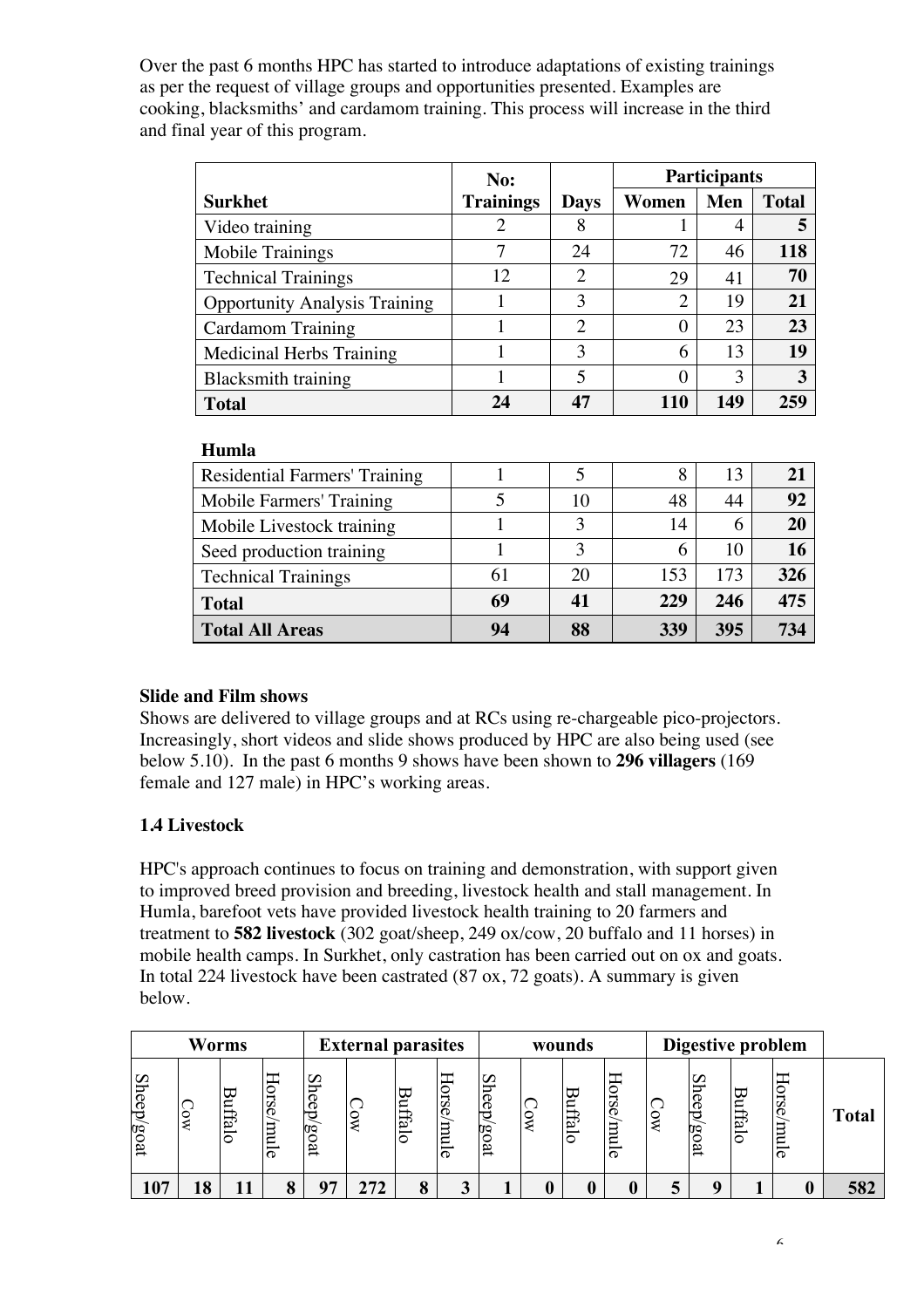## **Improved breeds of livestock**

HPC has been providing both districts with improved Buffalo, goat and cow with an aim of increasing livestock productivity. In Humla 1 buffalo bull and Surkhet 1 billy goat have been provided during this reporting period. Farmers have reported that the improved breeds offer the benefits of better health/less disease, larger size and better price when selling.

# **1.5 Irrigation**

In Humla 2 irrigation tanks of  $16m<sup>3</sup>$  and  $6m<sup>3</sup>$  have been built for 2 households to irrigate a quarter acre of vegetable and field crops in Lotpata and Telgaun villages respectively. HPC has provided silpaulin plastic to line the tanks with all other inputs provided by the communities.

In Surkhet 3 new irrigation systems have been installed in Gurung Gaun, Mavidada and Subatol villages. Two have used pits dug out and lined with silpaulin heavy duty plastic as reservoirs from which to collect and distribute water. The third is simply gravity fed water from a spring direct to irrigated fields. A fourth system in Pakhapani village involved maintenance of a previously constructed system. In total of **23.5 hectares** of land is able to be irrigated from these systems, benefitting **59 households** comprising **345 villagers** (161 women and 184 men).

# **1.6 Appropriate Technology**

This program aims to test and demonstrate various labour and resource-saving and/or product improving devices in its working area, with a view to further distribution when the technologies are seen to be appropriate.

Two rice winnowers have been provided to groups in Surkhet – they can process 50kg rice, winnowed in 30 minutes. Likewise, 3 types of maize de-huller are being trialled in Surkhet and Humla that range from a cheap, hand held devise to a hand operated mill.

A millet (Chinu) thresher was ordered from the Agricultural Mechanical Division 18 months ago and still has not been delivered due to technical development problems.

# **2. HEALTH PROGRAM**

# **2.1 Women's Health Program (WHP)**

HPC's Women's Health Program works around 3 main activities: training, health camps and networking. Women's Health Training (WHT) takes place through residential 5-7 day trainings at the resource centres and mobile 3-day courses run in the villages. Short half to 1 day trainings and workshops are also provided.

Women's Health Camps (WHCs) have taken place each year in both districts and involve a trained team of specialists providing diagnosis, counselling, treatment and referral services as well as educational classes to attendees of the camps.

The Women's Health Network (WHN) involves meetings between women active in the trainings and camps where they discuss issues, develop strategies and plan events including the WHTs and WHCs

# **Women's Health Training (WHT)**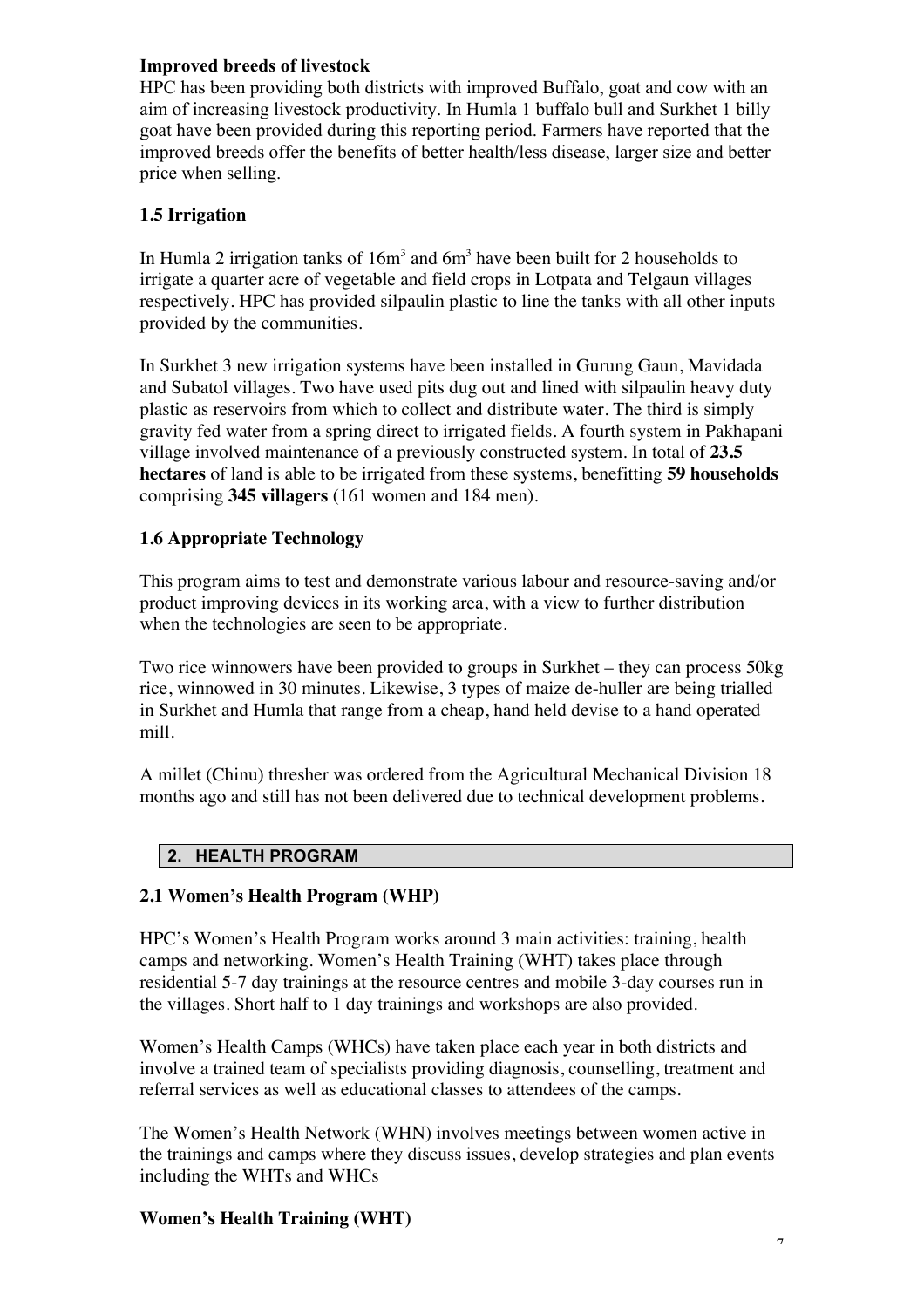In May, a full 5-day WHT was provided to 21 women in Humla in collaboration with the Madana Health post, who provided nurses to support the training. The 3-day mobile WHT was provided in 5 villages by HPC's nurse Mrs Sukuma Karki with assistance from members of the WHN. Included in these 5 trainings were 2 focussing on **adolescents,** provided to 41 students (29 girls and 12 boys) at 2 schools in the area. Topics included in this training are:

- Definition of 'adolescence'
- Changes in the body during adolescence
- Social attitudes to adolescence
- Menstruation & hygiene
- Dangers of Child marriage and early child bearing
- Gender balance

Finally, a gender training was provided to 9 women and 9 men in Humla.

In Surkhet the mobile WHT has been modified to focus on diet with topics about balanced diet, food processing, pickling and various cooking techniques.

In total over the past 6 months, 12 women's health and gender-related trainings have been delivered to **205 women and 21 men.**

# **Women's Health Camp (WHC)**

In July a 1-day health camp was held at the Health post in Baragaun, to which HPC has provided infrastructure support to over the past year. A total of **46 women and 7 men** received treatment

In October a 2-day WHC was held at the municipal health post in Madana, Humla. HPC was fortunate to avail the services of another female doctor, Dr. Sitasma Dangi, who braved the tough walking and living conditions to become only the second ever female doctor to visit southern Humla. Here, she delivered diagnosis, treatment and counselling to **245 villagers** (**227 women and 18 men)**, with the assistance of HPC's top women's health advisor Mrs Hommaya Gurung, trainee nurse Mrs Sukuma Karki of Madana, and the volunteers of HPC's Women's Health Network for Humla.

| <b>Diagnosis</b>        | <b>No: patients</b> |
|-------------------------|---------------------|
| prolapse stage 1        | 10                  |
| Haemorrhage             | 12                  |
| white discharge         | 57                  |
| backache                | 16                  |
| vaginal itching         | 6                   |
| urinary tract infection | 10                  |
| eye ache                | 17                  |
| wound on uterus         | 9                   |
| gastric ulcer           | 27                  |
| headache                | 22                  |
| Fiver                   | 3                   |
| irregular menstration   | 3                   |
| pregnancy test          | 21                  |
| toothache               | $\mathbf 2$         |
| diarroeah               |                     |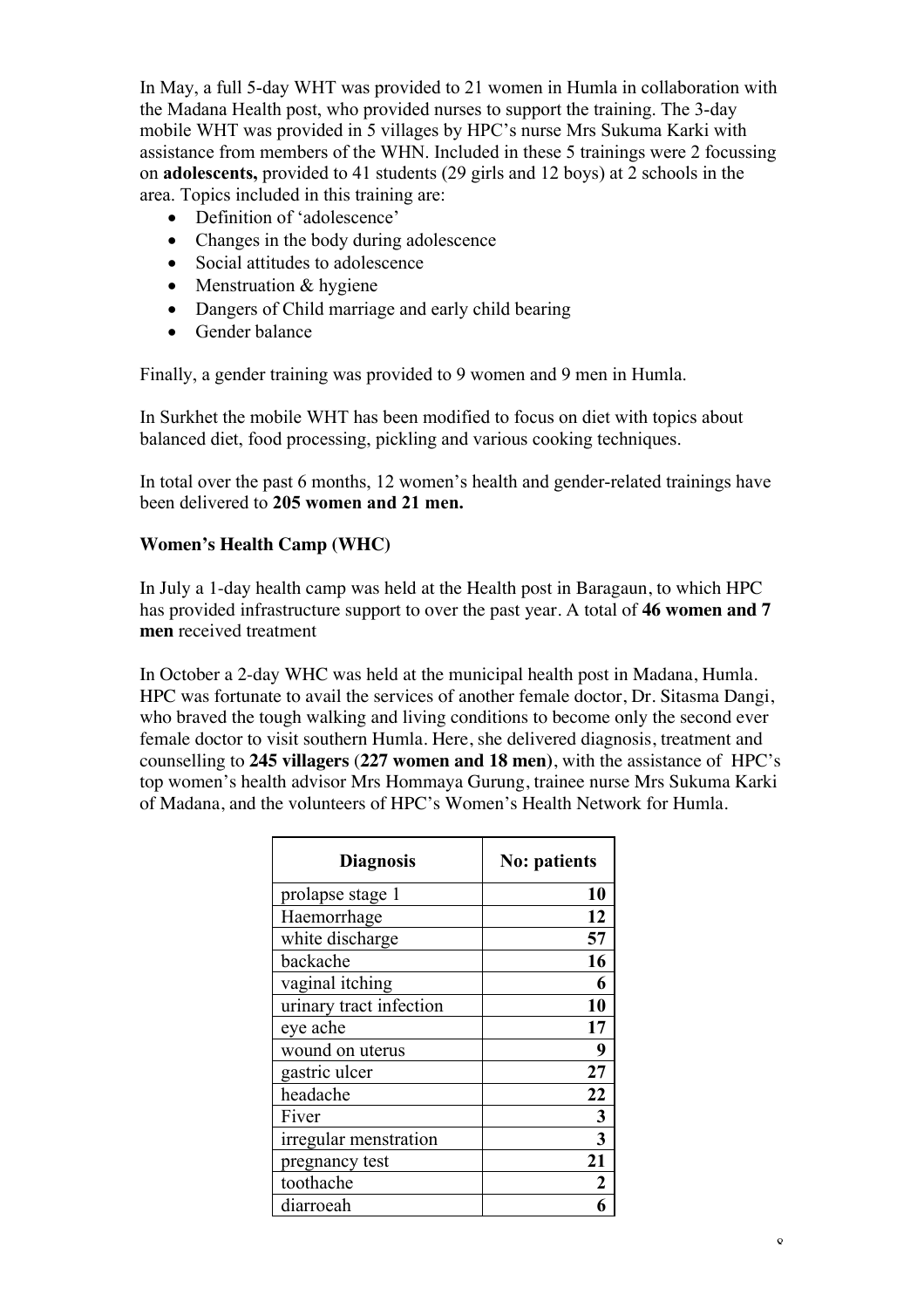| Worm               | 36  |
|--------------------|-----|
| weak limbs         | 15  |
| Lower abdomen pain |     |
| allergy            | 11  |
| infertility        |     |
| <b>Total</b>       | 351 |

One of the most common problems seen with the women at the WHC was anaemia, caused by excessive bleeding and poor diet. In most cases, the excessive bleeding was caused by inappropriate contraceptive practices that are not monitored. Uterine problems are further linked by prolapsed uterus, caused by early child bearing before the uterus is fully developed, and heavy workloads. Domestic violence then adds to the mix, resulting in a host of problems facing women and adolescent girls. Some of these can be remedied by WH and gender training and awareness raising in treatment and prevention, some by direct provision of appropriate contraceptive devices, some by improvement in farming and domestic interventions (smokeless stoves, better vegetables, etc.) and all by a holistic, integrated approach that puts women's health at the centre of activities.

Another reflection on this WHC was that there were relatively less patients with fewer reproductive ailments from HPC working areas (Madana VDC) than from outside (Maila, Kalika) VDCs.

The WHC was due to be held in the first reporting period but due to elections was prevented from running at the last minute. To make use of the large number of medicines acquired, HPC provided the medicines to the local Health Post and also distributed from its resource centre. In total **157 villagers** comprising **96 women and 61 men** were provided treatment from both sites for a range of ailments including fever, diarrhoea, worms, back pain, eye/ear infection and vaginal white discharge.

HPC has also been providing support to the local health post in Baragaun, with materials and infrastructure support. In this period the Health Post has been able to provide health services to **322 villagers** (**185 female and 137 male**) for a range of issues from urinary tract infections and gastric ulcers to burns, skin parasites and pregnancy tests.

# **Women's Health Network (WHN)**

WHN network members continue to support activities in the WHP. Groups in both districts meet to review activities and plan new ones. They also provide support in trainings and health camps. As such, they remain active in supporting the activities of HPC, whilst also building their own capacity to lead in women's health and rights issues, thus further benefiting the women in the region.

# **1.2 Drinking Water**

HPC constructs small scale drinking water systems for villages using its non-cement technique, tapping small local springs and bringing water to village tap stands. Where possible the policy is 1 house, 1 tap. Households can then use this water for irrigating kitchen gardens and plant nurseries either direct from the tap or using waste (grey) water runoff from the tapstands. In this period HPC has provided drinking water to **7 villages** and **70 households** comprising **453 villagers** (196 female and 257 male).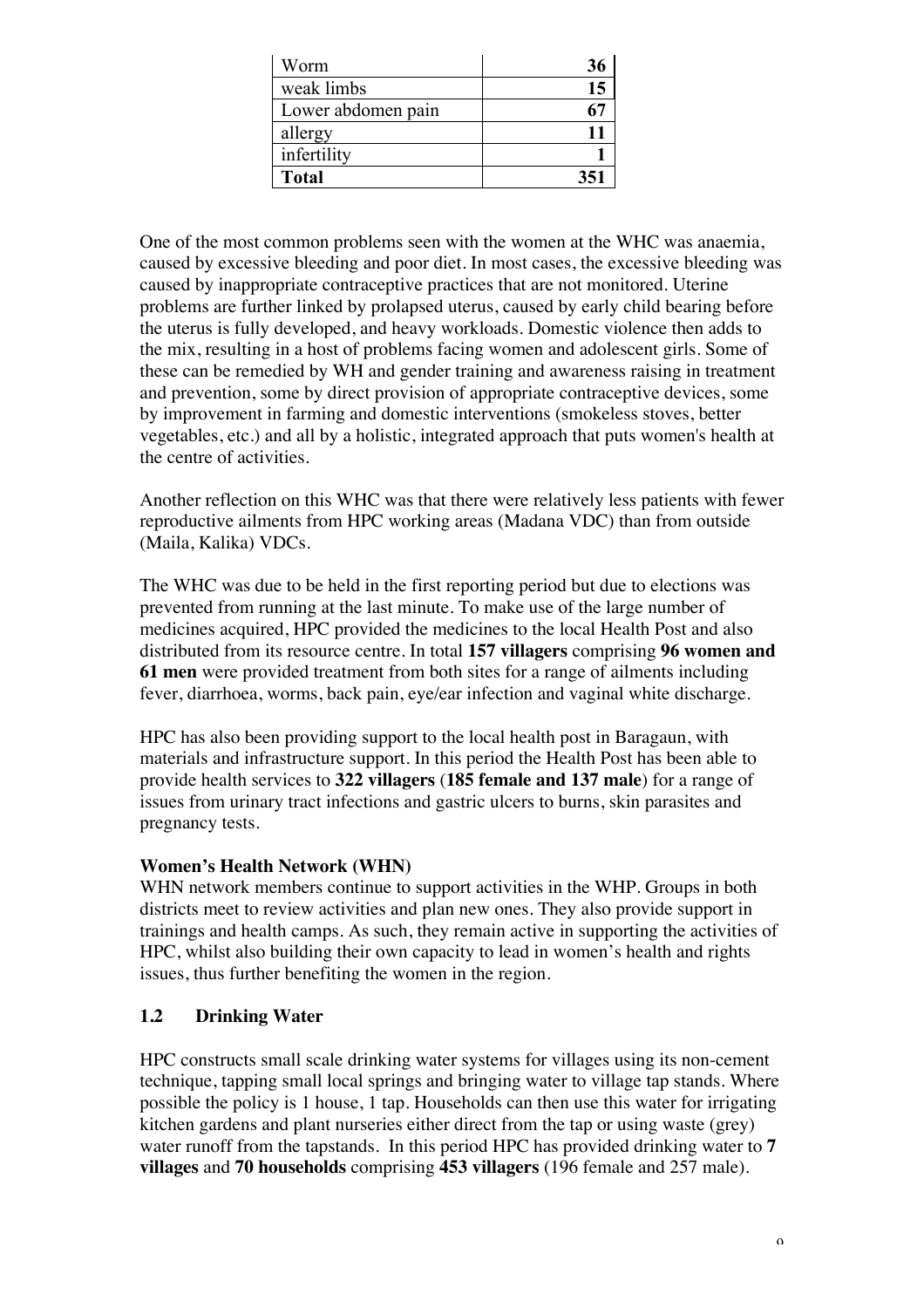These systems have also benefitted a total of **880 livestock** that have had easy access to drinking water in the village.

In an additional initiative HPC is providing domestic drinking water filters to all households in its Humla working areas (**274 households**) and **125** households of its Surkhet areas. Each household is providing NRs 500/- towards their filter.

## **3. EDUCATION PROGRAM**

# **3.1 Practical Literacy Classes (PLC)**

These literacy classes have been completed for this year with **59 women** and **9 men** achieving a basic level of literacy. HPC uses the Farmers' Handbook to guide participants through literacy learning, using relevant words such as nursery, smokeless stove, and grafting to learn first letters then words and going on to construct sentences based on the practical aspects of the handbook.

|              | women | men | total |
|--------------|-------|-----|-------|
| Surkhet      |       |     | 11    |
| Humla        | 52    |     | 57    |
| <b>Total</b> | 59    |     | 68    |

## **3.2 Schools' Program**

In Humla HPC has provided furniture for Sallagadhi Middle School of Barigaun, benefitting **32 students**. In Surkhet, 139 fruit and multi-purpose seedlings have been planted at Ganesh Primary school, Thulo Khaltakura (Ujwal Krishi Group), including mango, banana, plum, guava, lemon, jackfruit, mulberry, pear, peach, and sugar cane.

#### **3.3 Education materials**

In this period 100 more copies of the Farmers' Handbook have been distributed to groups in HPC working areas. In 2012 a second print of 1500 sets of the FHB was made; these have now nearly run out so a third printing has been done of **1500 sets**. This makes a total of 10,500 sets printed since the first edition was published in 2001.

#### **4. LIVELIHOODS PROGRAM**

#### **Beekeeping**

Beekeeping trainings have been on-going in Humla and Surkhet in construction of framed Newton hives and the popular "Jumla Top-Bar" hive which is the traditional hollowed-out log hive adapted to take frames. This is more favoured by farmers especially at high altitudes because they are thicker and thus warmer for the bees during the winter. Training has been provided to **43 farmers** (9 women and 4 men) in Surkhet. A total of **52 new hives** have been constructed in this period. Overall honey production has been assessed at **442.5kg** with a market value of **NRs 279,500/-** (about U.S.\$2,660).

#### **Vegetable seed production**

In Humla training in seed production has continued with **56 farmers** trained (24 women and 32 men). A total of **115.4kg** of vegetable seed has been produced from **10 varieties**, including coriander, broad leaf mustard, Swiss chard, radish, bean, spinach, aubergine, onion, lettuce and pumpkin. This has mainly been distributed amongst group members.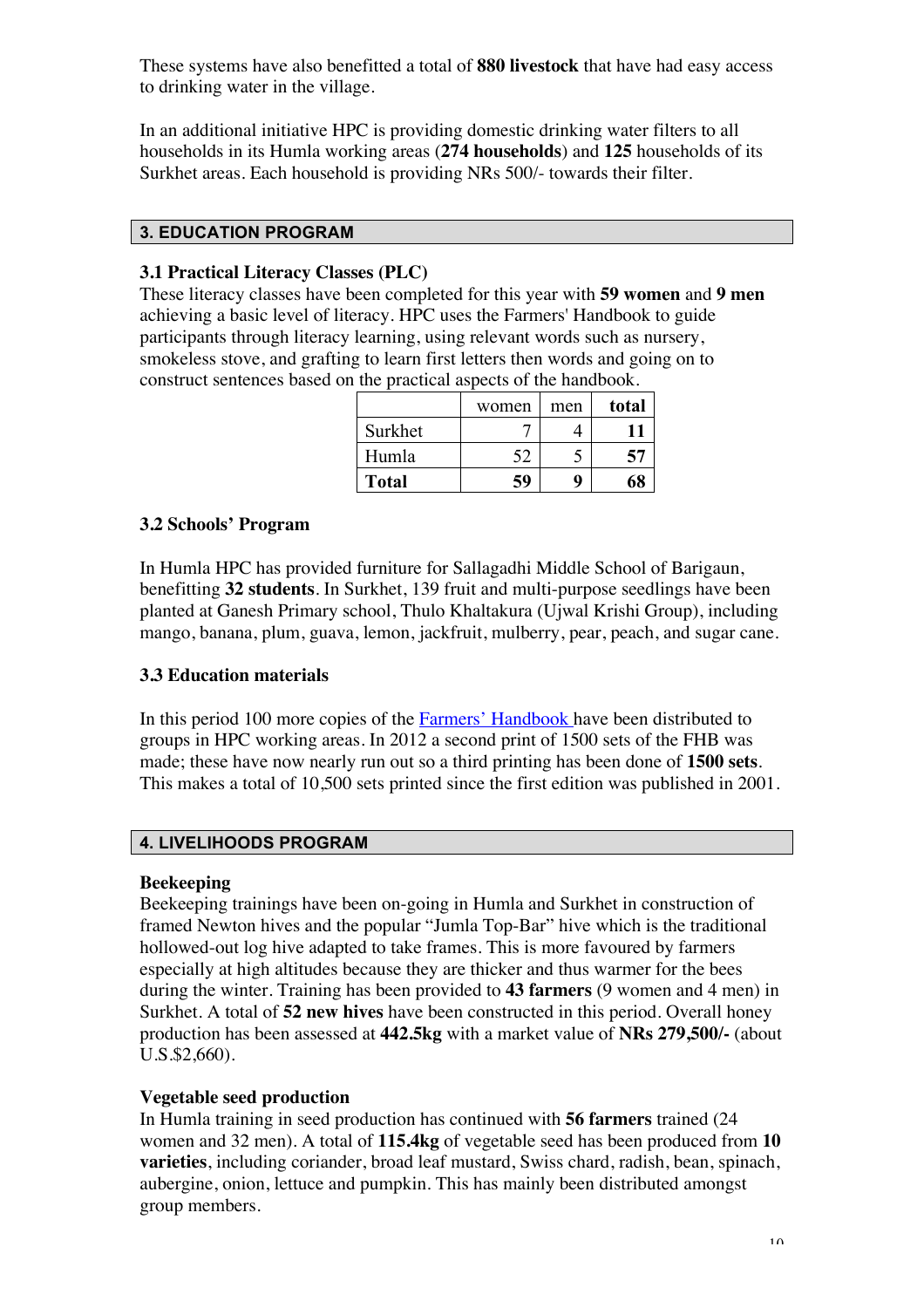In Surkhet **364.8kg** of vegetable seed has been produced from **13 varieties**

# **Cotton Growing & Processing**

Farmers in Surkhet are now in their second season of cotton production. The UKbased expert who visited 5 times in the past year to train and oversee 18 farmers the first season has again visited to review activities and achievements. Using seed saved from the first season farmers have again sown and raised cotton crops of Sea Island long staple variety and these are at present being harvested and/or are approaching maturity.

# **Mills**

In Humla a water-powered oil press (mill) has been provided in Seri village benefitting all households of Seri, Lotpata, Bhadaura, Dalitbada, Satti and Dapka villages - approximately **200 households and 1233 people**. The mill presses local mustard and sesame seed. In addition, an old mill has been repaired for Seri village (on Chihi Khola), benefitting **51 villagers from 6 households.**

In Surkhet 1 multi-purpose hydro-powered mill has been built in Salghadi village (Pragatshil Krishak group) that hulls rice and grinds flour of corn and wheat. The mill has a recorded production of 90kg/hour for rice hulling; 20 kg/ hour for flour milling, and 5 kg/ hour of oil pressing. Apart from the 13 households (117 people) of Salghadi, about 35-40 other households from surrounding villages also use the mill.

At Pakhapani mill – built last year – the thatch roof has been replaced with a tin roof because of fire risk. HPC has provided the tin with group members contributing porterage. This mill serves **175 households** (about 1200 villagers).

# **Herbs development**

In Humla, **1957 medicinal herbs** with market demand have been planted over the past 6 months and in Surkhet **232 plants** have been established.

In May, 2 women from HPC groups attended a 45-day training with the district office of the Cottage Industry Department in Surkhet. After returning to their home villages HPC assigned them to train group representatives. They led a 3-day training for 19 group members (13 men and 6 women) in the cultivation and uses of a range of herbs, many locally available. These included Aloe vera, "dhubo", tulasi (wild basil), hemp, "bhojo" (sweet flag iris), neem, *Terminalia*, turmeric, garlic, mint, *Berberris*, Bakaino (Indian bean tree), castor, amala and wild asparagus.

HPC is still negotiating with the department for provision of a distillation machine to produce essential oils such as lemon grass, meanwhile villagers have already started construction of a facility to hold the unit. HPC is further researching methods to power the unit, which is envisaged to be part of a "cottage industrial area" that could host a number of enterprises based on processing of local herbs and other resources, including soap making, weaving (in addition to the initiative already started in Salgadhi village, see below), drying etc. A micro-hydro scheme is being costed and solar and biogas energy sources are also being investigated.

**Cardamom training** has again been provided to farmers in Surkhet where a huge number of plants have been established over the past 2 years – including over 8000 this year (see above 1.2). A yield of over **620kg** of cardamom has been documented this year, worth **NRs 620,900/-** (nearly **US\$6000).**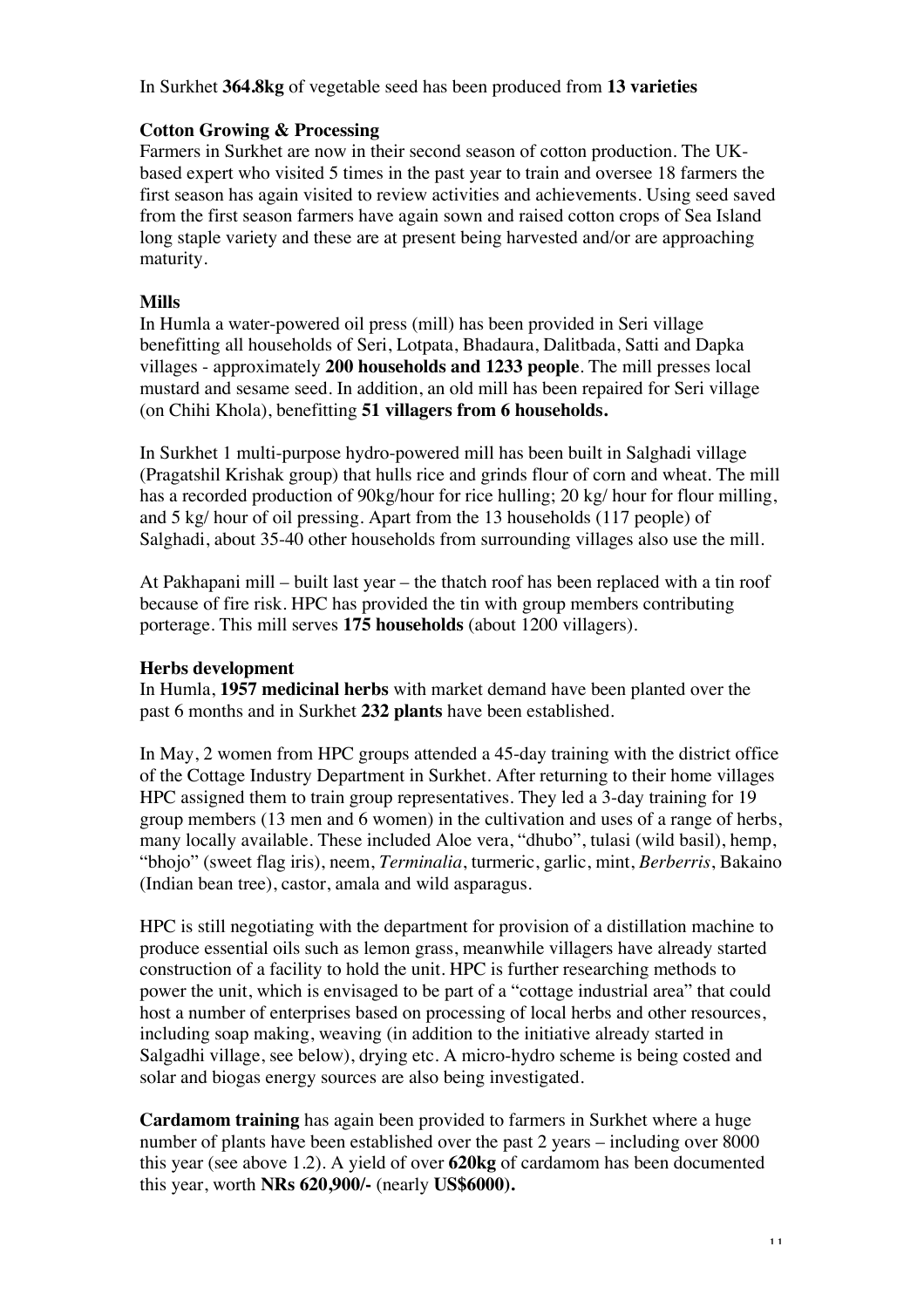Likewise, in Surkhet **Asian Pepper** (*Zanthozylum amatum*, "Timur") continues to give farmers good economic yields, with **4240kg** harvested, worth **NRs 1,081,250/- (US\$ 10,300). Garlic** is another crop giving significant economic benefit; this year farmers have produced over 18.5 tonnes of garlic, making them **NRs 1,667,520/- (US\$15,880)**.

## **Weaving & Fibre Processing**

Linked to the on-going production of organic cotton and nettle, this program aims to set up a spinning and weaving cottage industry in the Surkhet working area. To date villagers of Pragatshil Krishak group in Salgadhi village have built a facility to house weaving looms. The looms themselves are being built at present and will be complete in the next month. For now, cotton thread will be purchased and used to train a team of weavers, until cotton production from the area meets demand. Meanwhile, research is underway to acquire various types of spinning technology that can be hand operated or using electricity. HPC is researching the efficacy of using solar and/or hydro-power for this.

# **Cold Store**

Cold stores have been constructed in Humla and Surkhet and are reported to be working well, used to store fruit and vegetables over the summer season.

# **Solar drier**

In Humla household-scale solar driers have been trialled over the past 6 months with 5 households that were provided with silpaulin u/v resistant plastic and fine wire mesh. They used this with local timber to construct simple tower-driers. In these they have been trying various foodstuffs such as cucumber, mushrooms, aubergine and tomatoes with varying success. One type is an upright chamber with shelves and another is angled. There are more types available to purchase and this research into the best value and easiest to construct and maintain is still on-going. Feedback to date is varied: some households saying that some vegetables were dried well while others started to rot. The main reported value is that foodstuffs such as mushrooms that become available in the monsoon can be dried under shelter, and that dried foodstuffs can be kept free from dust and other air-borne pollutants.

In Surkhet a manufactured solar drier was acquired from Manikej, a business specialising in agricultural machinery development and distribution. It is being used to dry fruits, herbs and vegetables at Baragaun RC in Surkhet.

# **Apple drying Humla**

Machines for cutting and drying apples have been acquired for apple processing but have not been shipped to Humla yet. This will happen in the next few weeks, though not in time for the apple season.

#### **Juice/Jam making**

This training started in Surkhet in the previous reporting period, now groups in Humla have also started to learn, and while 30 farmers have been trained, 22 households have been successful in making jam and juice, mainly from peach and plum.

#### **Biogas**

As described in the previous report, two domestic-scale flexi-biogas unit were installed at Baragaun and Sunrise Farm RCs in December 2016 and have been functioning well, producing enough gas to result in a 15% reduction in firewood use at Baragaun RC. One problem has been that biomass fed into the unit has been getting stuck in the intake pipe and needs regular clearing. A result is that the unit has been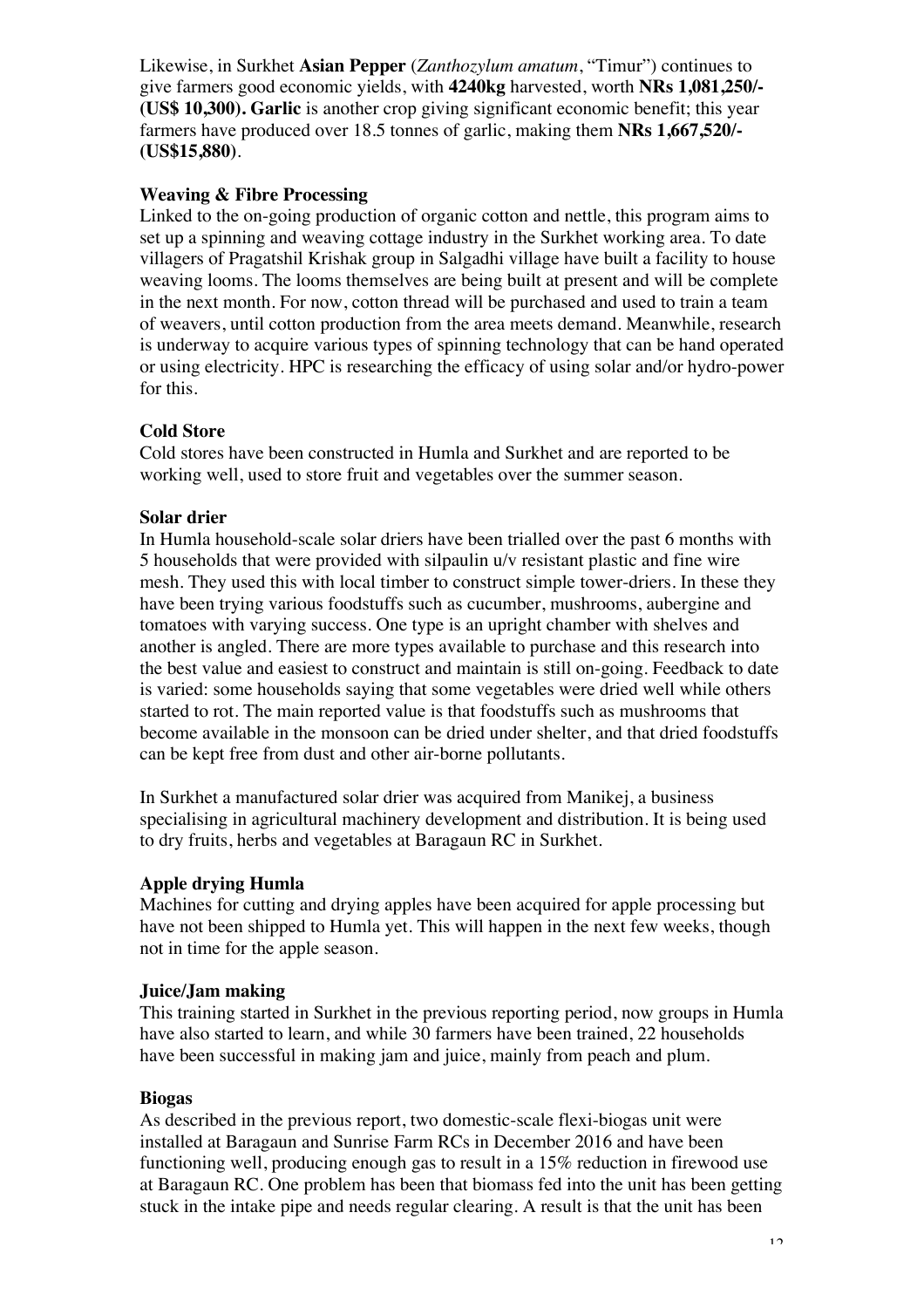fed mainly dung as this doesn't get stuck, though the RC, having no livestock (but lots of biomas) has no dung resource and relies on external inputs. HPC is now looking to test a similar system at high altitude in Humla, and a larger system for distillation in Surkhet.

## **Solar electric**

All households targeted for the solar electric units have now been supplied. In the previous report 53 had been distributed and a further 63 in this period. Each household has contributed 1000/- plus the labour in transporting the units from the road head to the village (which take 3-4 days round trip) and have been provided a set comprising panel, battery and 3 LED bulbs. The local government municipality is also contributing **NRs 116,000/-** to this fund.

# **5. CAPACITY BUILDING PROGRAM**

## **Permaculture Design Course (PDC)**

The first week of this course was held at Baragaun RC in May and the second week in November. The first part focussed on introducing the concept of permaculture, looking at definitions, ethics, principles and design building blocks such as soil, climate/microclimate, water, livestock, trees and agroforestry, kitchen gardens, pest management, composting, etc. The second week focussed on the design process, with participants forming groups to practice design on selected areas of farmland.

## **PDC Follow-up**

In this activity, participants of the PDCs provided by HPC over the past 4 years meet to review design skills and outputs post-course. As the number of graduates increases there is a need to provide consistent follow up support as they develop and apply their design skills both from tutors and peer-to-peer exchange. HPC staff are now designing a follow-up program that will entail groups of PDC graduates meeting on a 2 or 3-monthly basis to exchange design experience and share skills developed.

#### **Organisational development training**

There has been no formal capacity building training in this period but HPC staff have developed a new training, linked to the livelihoods part of the program, called "Opportunity Analysis" training. In this 3-day training, given to 19 active farmers leaders (19 men and 2 women, most of whom are BCs) at Baragaun RC, participants explored the opportunities for livelihoods development as well as increasing resilience in their own communities. They also examined the limiting factors to such activities, whether from environmental, social or economic sources. A whole range of enterprises were analysed, including seed production, agricultural machinery distribution, oil pressing, greenhouses, livestock production, weaving and fabrics production, herbs processing, tourism, food processing, mushroom farming, shoe making, biogas, beekeeping, orchard management, teaching, etc.

# **Farmers Field trips**

In September 8 SRI farmers from Surkhet made a field trip with 2 HPC staff to Humla to view and share experience with SRI farmers there. At the same time, other activities were viewed including fruit nurseries, kitchen gardens and herbs farming.

#### **Farmer-Farmer extension**

Gatherings have continued to happen between groups in Humla and Surkhet where members share experiences and resources and discuss programs and activities planned for the near future.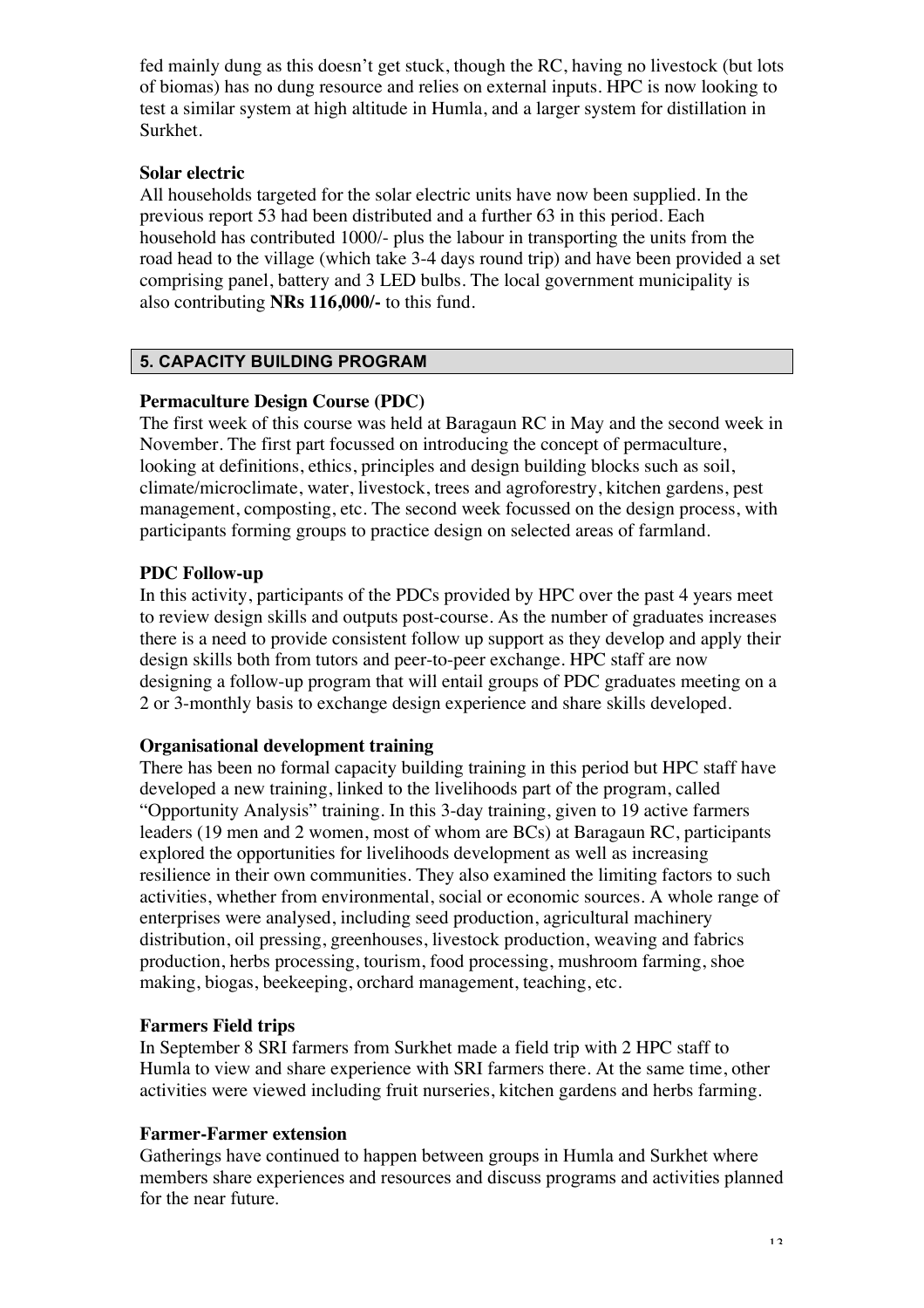This also included the annual review and evaluation meeting between groups and HPC staff and board committee.

## **Barefoot Consultants' Workshop**

Review and evaluation workshops have been held in Surkhet and Humla where BCs share their experiences and discuss what improvements can be made to their work. This is now a focus area for HPC as BC's work is a prime way of spreading its techniques and approaches without significantly increasing the administration and management of the organisation. There are currently **14 BCs** active in HPC working areas and **4** seconded to other organisations and districts. In total, **25 BCs** have been produced over the past 3 years.

## **Festival**

HPC's Humla Farmers' Exhibition festival was held over 3 days in August. Exhibitions were grouped under headings of crops (root crops, grains, oil seed crops, vegetables and medicinal herbs) and handicrafts – a total of **153 exhibits from 105 farmers** were registered and prizes awarded in each category and sub-category. There were games for men and women such as volleyball, shot put and tug-of-war, and competitions between HPC groups in local dance and song, and a women's grafting competition. Around 700 people attended the festival.

The traditional August **Teej women's festival** initiated by HPC in Humla in 2014 is now self-running, with women gathering to dance and sing all over Nepal. It had not traditionally been held in Humla until HPC made it part of their program, empowering women there to enjoy the festivities along with other parts of the country.

## **Video film making**

Further follow-up training has been provided to HPC staff and group members by Ms Renu Shakya and Mr Siddhi Bajracharya, focussing on production of 3 short videos to show at the 13<sup>th</sup> International Permaculture Conference and Convergence in Hyderabad, India in November. HPC representatives Bhuwan Khadka, Hommaya Gurung and Paumal Aidi will show videos on Introduction to HPC, Women's Health, and Barefoot Consultants respectively. These will also be made available to view on You-tube.

The previous report described an initiative by Peace Corps Nepal working with HPC to produce technical videos on various topics including Water Collection, Mulching, Leaf Pot Nursery, Leaf Compost and Double Digging are now available to view on You-tube at: https://www.youtube.com/channel/UCJ7sajYGFJUQk79pzJI7mxQ/feed

Videos produced by HPC are available to view at https://www.youtube.com/playlist?list=PLUtvIa4Yp5ymtgLYCxZnGISf6FCsKgmV

To date the following videos have been produced:

- $\triangleright$  Smokeless stove (34min)
- $\triangleright$  Making videos (58 min)
- $\triangleright$  Agroforestry (19 min)
- Ø Nutrition (14 min) this video alone has been viewed over **1,32,000 times** on You-tube
- $\triangleright$  Local Seed: Our Future (seed production) (31m)
- $\blacktriangleright$  Liquid manure (31 min)
- $\triangleright$  Making Compost (24min)